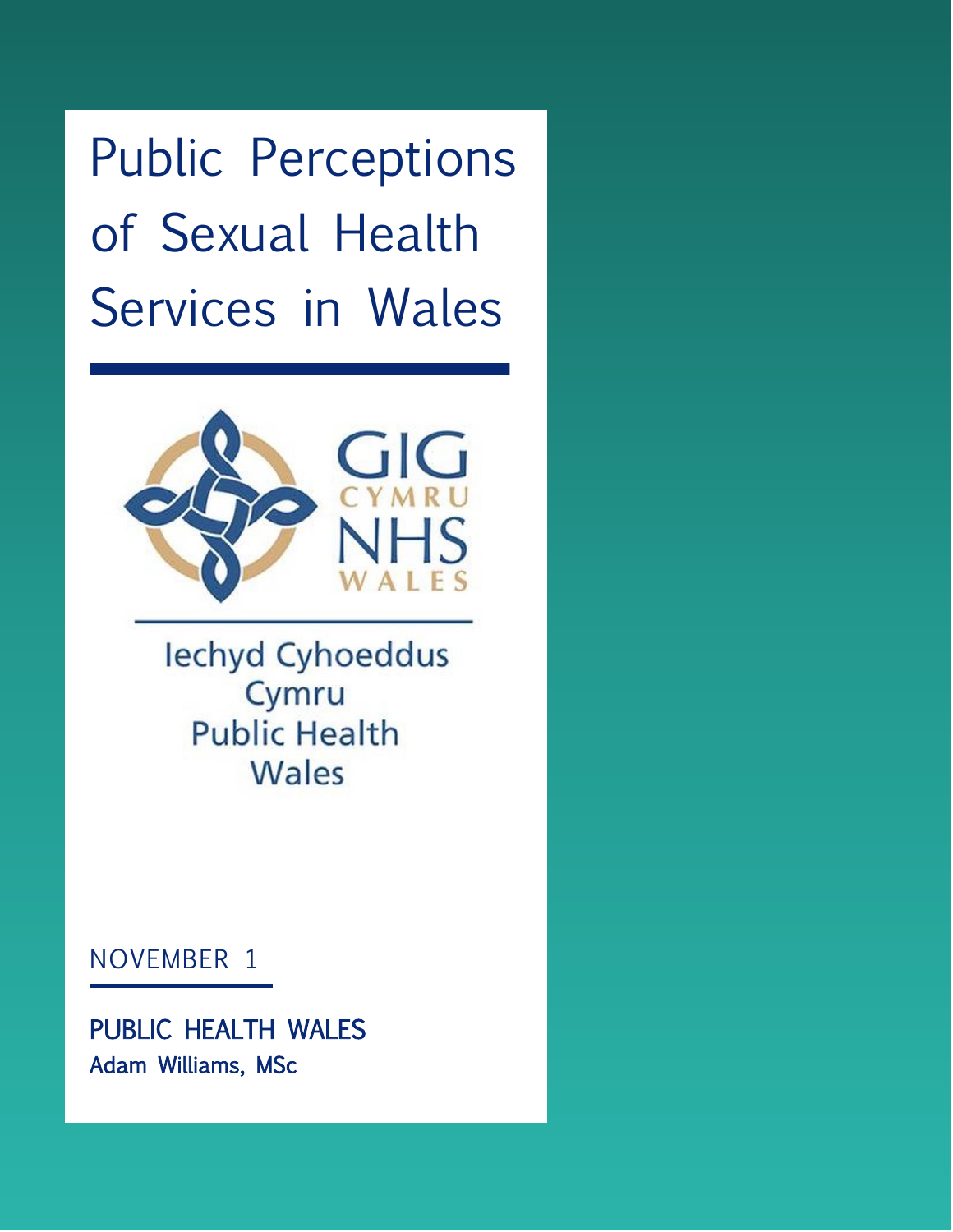# Public Perceptions of the Frisky Wales Website and Sexual Health Services in Wales

This project has been a collaboration between Public Health Wales, Cardiff University and Fast Track Cities Cardiff and the Vale (FTC C&V). Adam Williams, MSc was responsible was survey development, data collection and analysis of all results and took lead of developing this report. Amaka Dibigbo and Grace Fry (Cardiff University) provided the initial survey questions to work from. Zoë Couzens, MPH (Public Health Wales) and Dr Jane Nichols (FTC C&V) contributed to the development of the idea, producing the survey questions, and reviewing the report.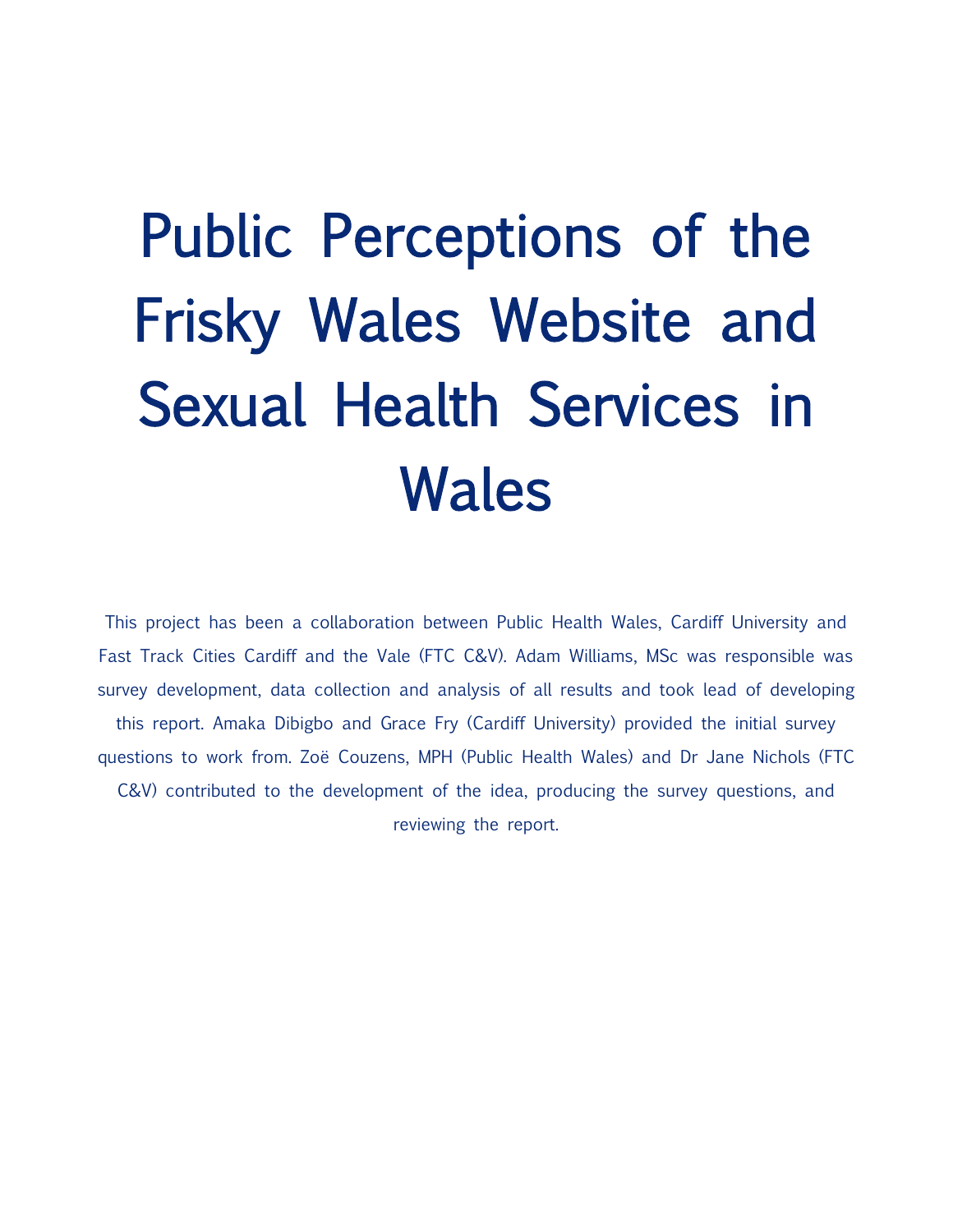#### Executive summary

This report sets out the findings from the survey exploring the public opinions of the current name Frisky Wales and future sexual health services that could be provided within Wales. The e-survey, hosted on Qualtrics©, consisted of nine questions developed within the team including a mixture of open and closed questions.

The public perception was clear in that the majority viewed Frisky Wales to be an inappropriate name. Being associated with promiscuity and believed to be an outdated term. It was acknowledged that the name was suitable when the website was first developed, acting as a source of information source. However, as the service has developed to include Test & Post as well as services for sexual assault the once sex positive name is now viewed as insensitive.

#### Recommendations:

- When deciding a new name many reported that it needs to be simple and understandable with many providing the same/similar name of "Sexual Health Wales".
- **•** If there is a name change, there needs to be an extensive advertising campaign.
- As many are accustomed to the name Frisky Wales, it could be embedded within the new site and be used to search for the new site. Therefore, not wasting the time and energy invested.
- **EXT** Inclusion of rapid testing for HIV and syphilis and pregnancy testing via postal testing kits would be welcomed along with a click & collect service and community pick-up/drop-off for self-testing.
- Rebranding would also provide the best opportunity to add new services as both can be promoted in unison.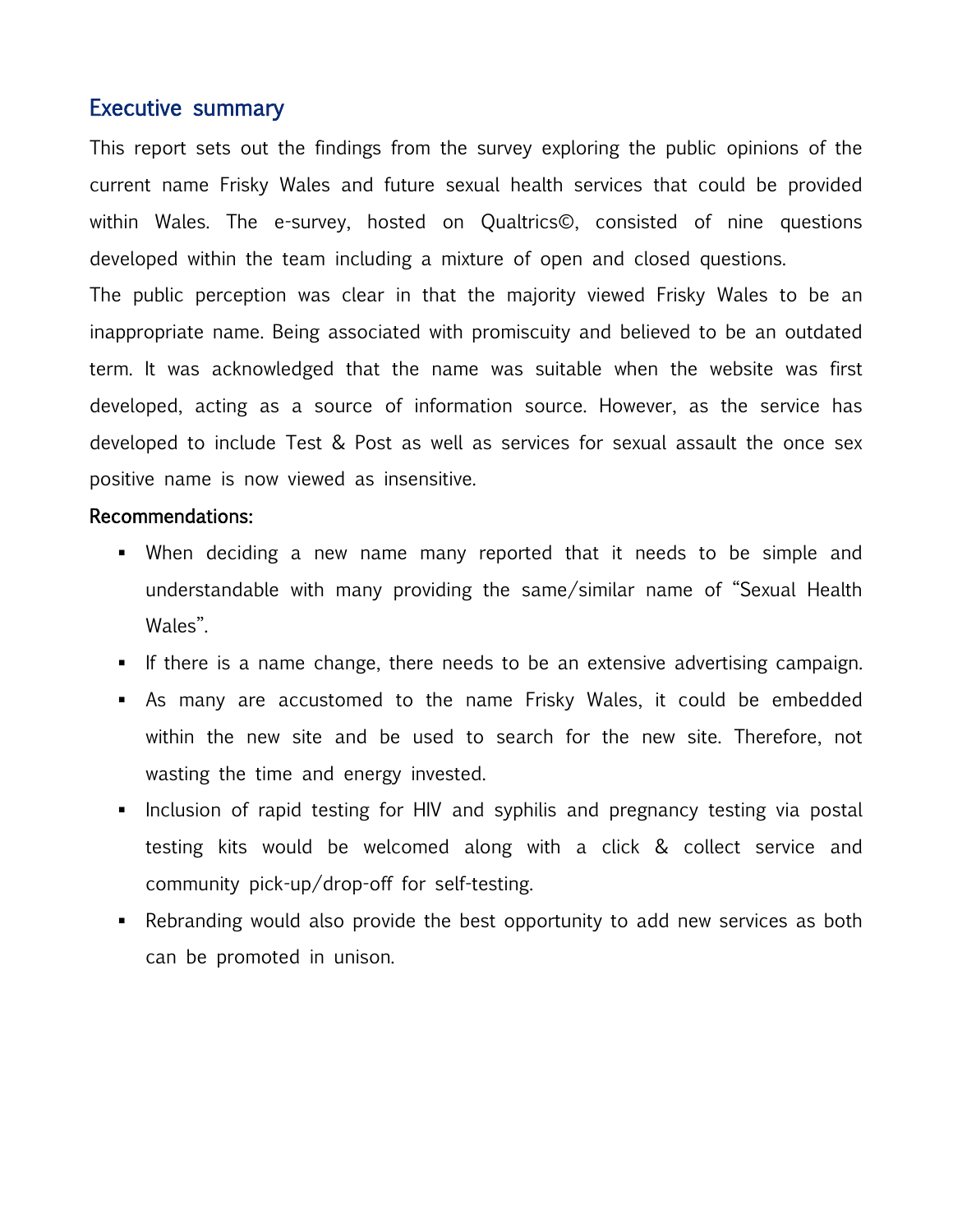# Table of Contents

| Appendix 3.1: Comments relating to the name of the website11        |
|---------------------------------------------------------------------|
| Appendix 3.2: Additional suggestions relating to the website 12     |
| Appendix 4: Suggestions for how postal testing could be improved 13 |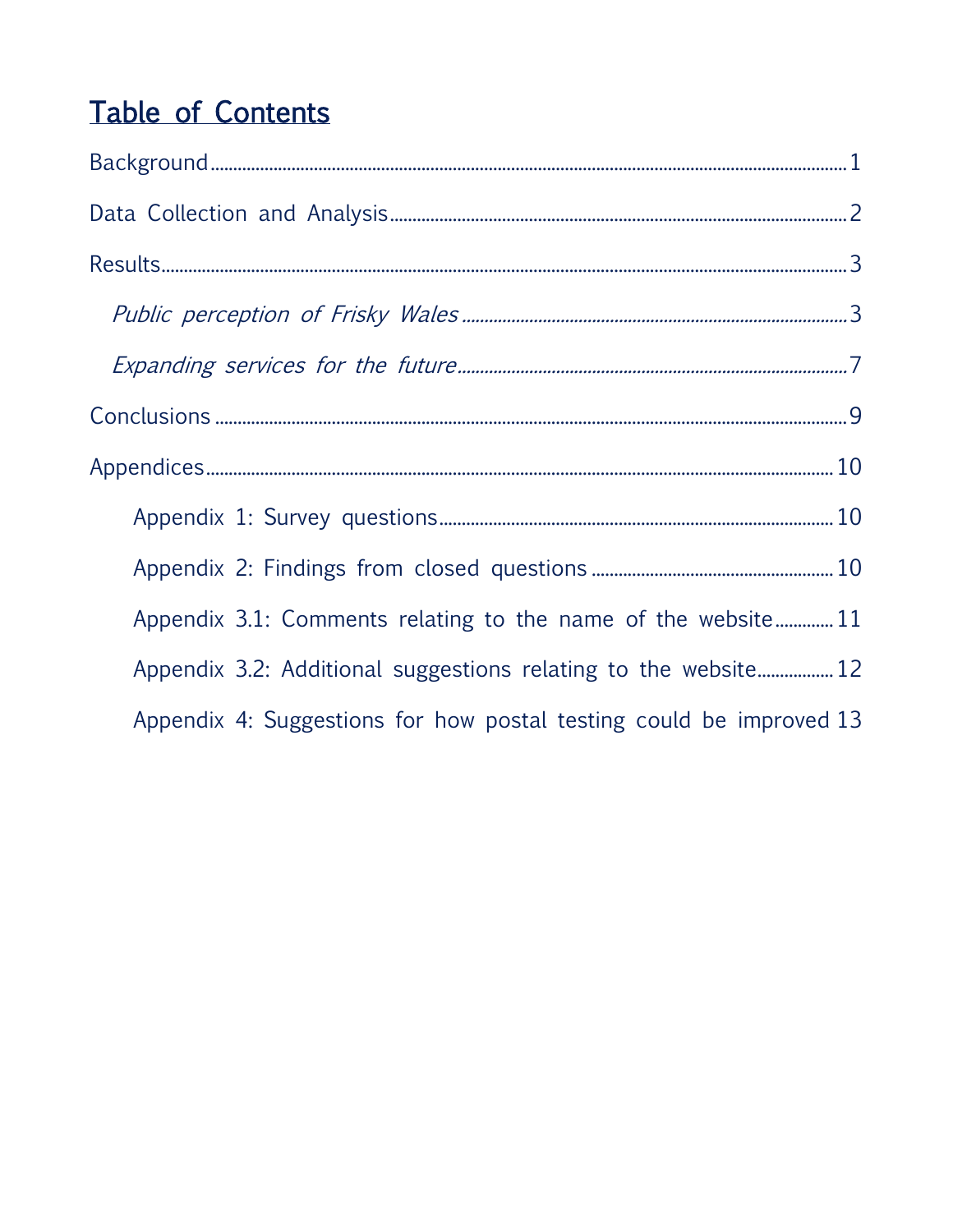## <span id="page-4-0"></span>Background

Frisky Wales started as an online service to provide information on all things related to sexual health and wellbeing, run by Public Health Wales. It aims to provide a single location for people to be able to access remotely to gain advice and knowledge of various aspects of sexual health and wellbeing including infections, contraception, relationships, unplanned pregnancies, and menstrual wellbeing. Detailed information is provided relating to each of the topics mentioned along with links to nearby clinics and hospitals that provide required services. In 2018, a postal testing service for sexually transmitted infections (STIs) was piloted, called Test and Post, and was adapted into the Frisky Wales website. Test and Post was intended to be expanded over time to include all of Wales but the closure of clinics in response to the COVID-19 pandemic resulted in a quicker expansion of the service. The service was made available across all of Wales on March 27<sup>th</sup> 2020, and continues to run through the Frisky Wales website. Test and Post allows for service users to tests for Chlamydia, Gonorrhoea, Syphilis, HIV and Hepatitis B & C. At completion of the ordering process for test kits a feedback survey is available for service users to provide their comments. From these comments it was identified that some individuals found issue with the name Frisky Wales. One issue highlighted is that many people seem to have confused the Frisky Wales website as the name of the postal testing service. The Frisky Wales website is simply the conduit through which people can access the Test and Post service. From the feedback provided it was decided that an inquiry into the public perception of the Frisky Wales website and sexual health services provided was required. This report sets out the findings from the survey exploring the public opinions of the current name Frisky Wales and future sexual health services that could be provided within Wales.

**[1]**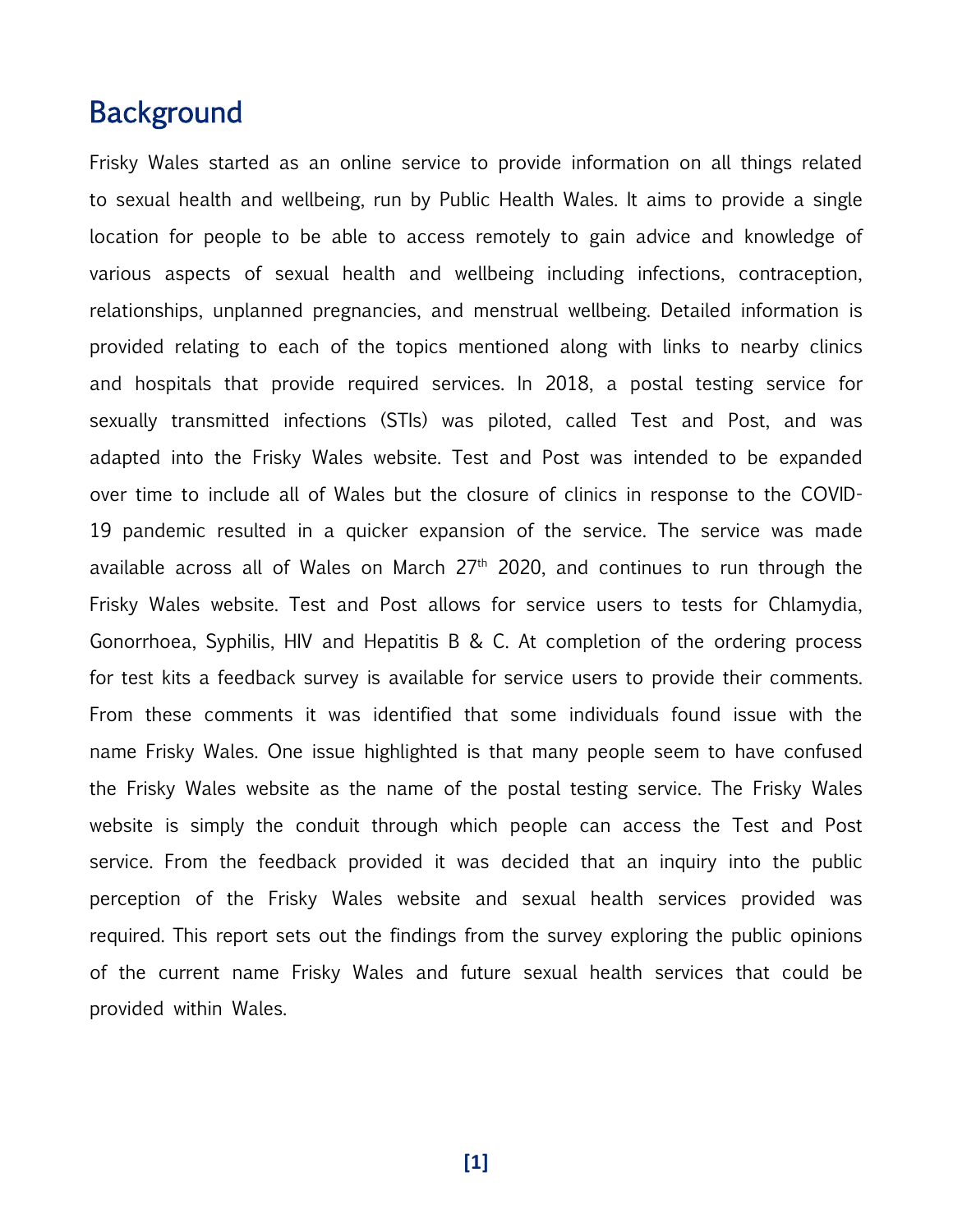## <span id="page-5-0"></span>Data Collection and Analysis

To review public perceptions an e-survey was developed to examine views surrounding the current name 'Frisky Wales' along with an alternative name of WellSH (Wellbeing and Sexual Health). The usefulness of current ideas for expanding the sexual health services provided through the website were also explored. The e-survey consisted of nine questions developed within the team including a mixture of open and closed questions. The first two questions asked for age and region, the next five questions explored views on the current name 'Frisky Wales' and how it should be changed, ending with two questions relating to future expansions on the service. Full survey available in the Appendices. The e-survey was created on Qualtrics© (a cloud-based software for developing electronic surveys) and distributed via an electronic advert promoted on various social media platforms including Facebook and Twitter. English and Welsh options were available for both the adverts and survey. Upon access via the link within the adverts all responders had to provide consent to be able to complete the survey. Data collection started on 25/08/2021 and closed on 01/10/2021, with an average completion time of 7 minutes 36 seconds.

Data collected was split between open and closed questions. Closed questions were analysed descriptively using frequency counts and percentages for responses to each question. Question eight included a Likert scale examining 4 items with 5 options provided. During analysis the options 'very useful' and 'moderately useful' were combined into one variable of 'useful'. For the open questions, analysis varied. Question three which asked for words associated with the name Frisky Wales, responses were grouped into positive, negative, and neutral words. These words are visually presented in word clouds with the size of words relating to their frequency within the data. Other open responses were analysed thematically with quotes grouped into themes and explained within the results section with quotes used to highlight points made.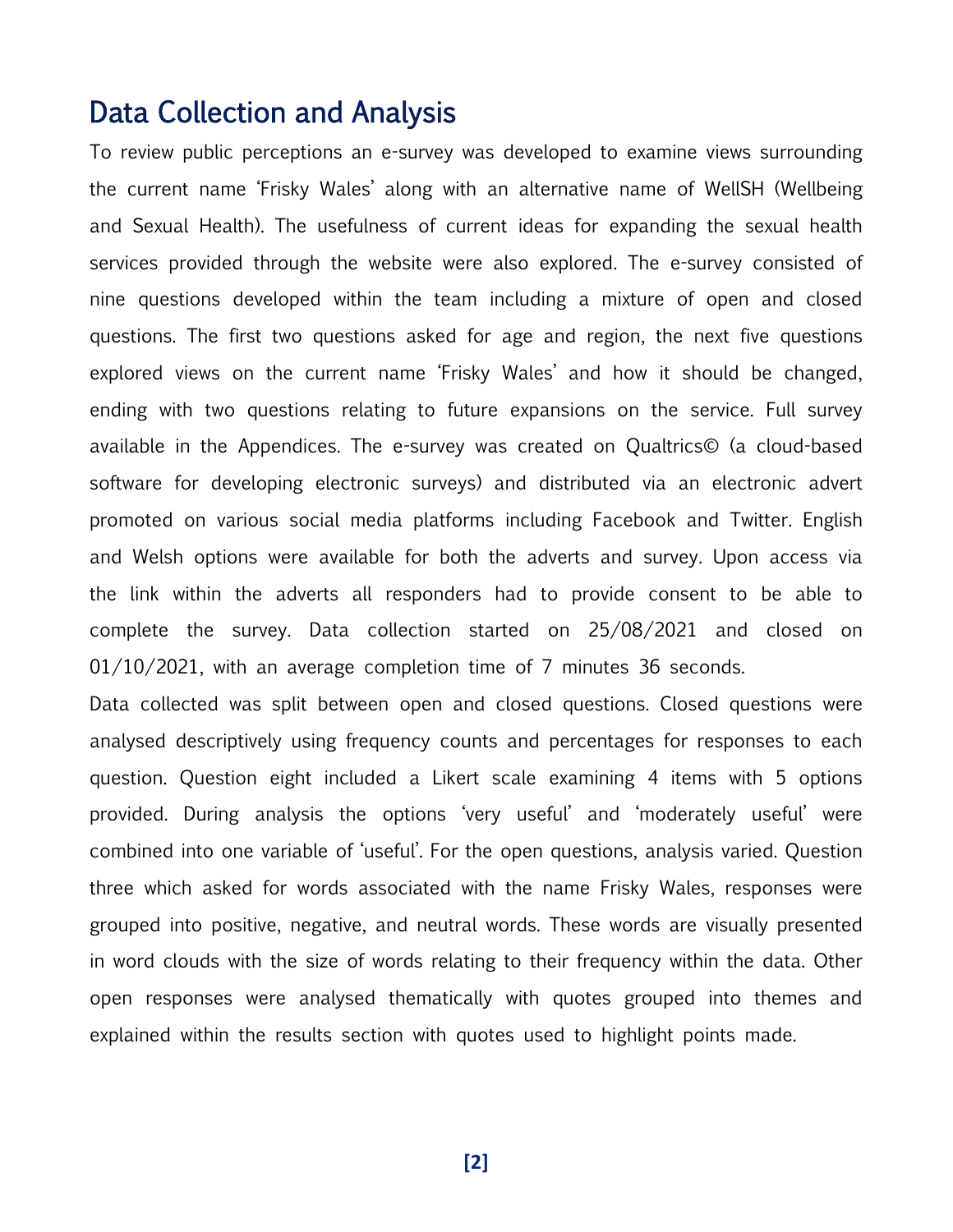### <span id="page-6-0"></span>Results

The survey received 125 responses (all completed in English), five individuals refusing to consent to participate and 13 not completing further than demographic questions, leaving 107 responses for analysis. Most respondents were within age groups 46-55 (30%) and 26-35 (27%) with at least one response coming from each region of Wales, although most resided in Cardiff (27%) and Carmarthenshire (17%). See appendices.

#### <span id="page-6-1"></span>Public perception of Frisky Wales

The first question relating to the name of the website asked for three words associated with the name 'Frisky Wales'. The words provided were reviewed and split into three groups: Positive (n=61), Negative (n=132) and Neutral (n=57). The words for the positive and negative groups are presented in Images 1 and 2. Most words provided fell within the negative group, with 'promiscuity', 'outdated', 'inappropriate', 'embarrassing' and 'childish' being mentioned most frequently. For the positive, the word 'fun' was most frequently used by a large margin with 'sexually transmitted infection (STI) testing' and 'memorable' having numerous mentions. Neutral words consisted largely of 'sex/sexual' and 'aroused/horny' with others referring to animals, people, and Wales. The question relating to the appropriateness of the name 'Frisky Wales' (see Figure 1) found that 73% believed the name to not be appropriate, with only 11% viewing it as appropriate. As for the name 'WellSH', public opinion was more evenly divided with each answers receiving nearly a third each, although it not being an appropriate name received the highest vote (35.5%). When asked what name would be best for the website, opinions were split between 'WellSH' (39%) and another name being better (39%). With only 12% viewing the current name, 'Frisky Wales', as appropriate, see Figure 2. For those who indicated another name, they were asked to provide a suggestion for a name. Many indicated the name needed to be simple and self-explanatory, with "Sexual Health Wales" or names akin to this ("Wales Sexual Health website", "Wales Sexual Health services", "SHWALES") being most commonly suggested. See Image 3 for all suggestions.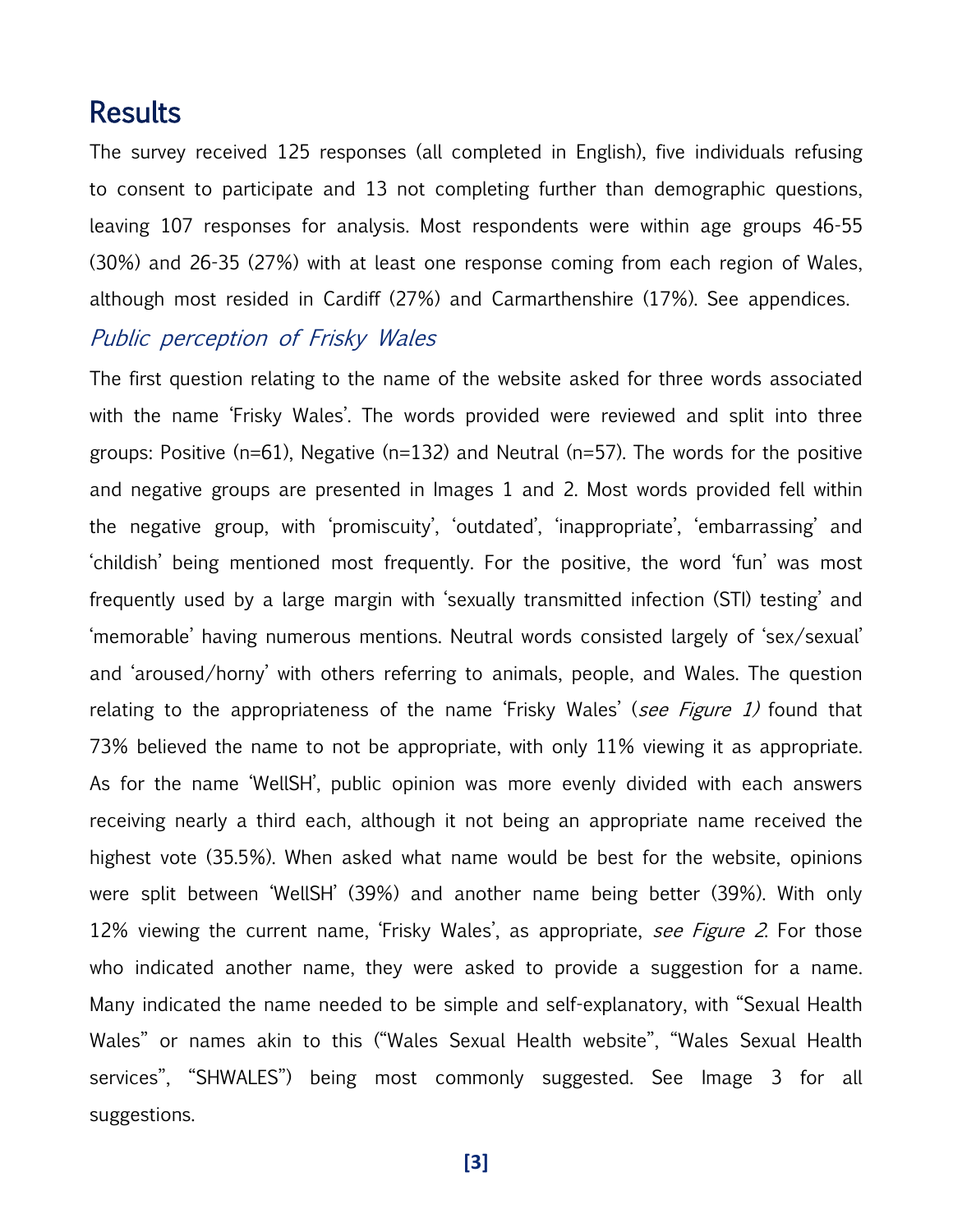

*Image 1*. Negative words associated with the name 'Frisky Wales'  $[n=132]$ . Word size represents frequency or word.

**Image 2.** Positive words associated with the name 'Frisky Wales' [n=62].

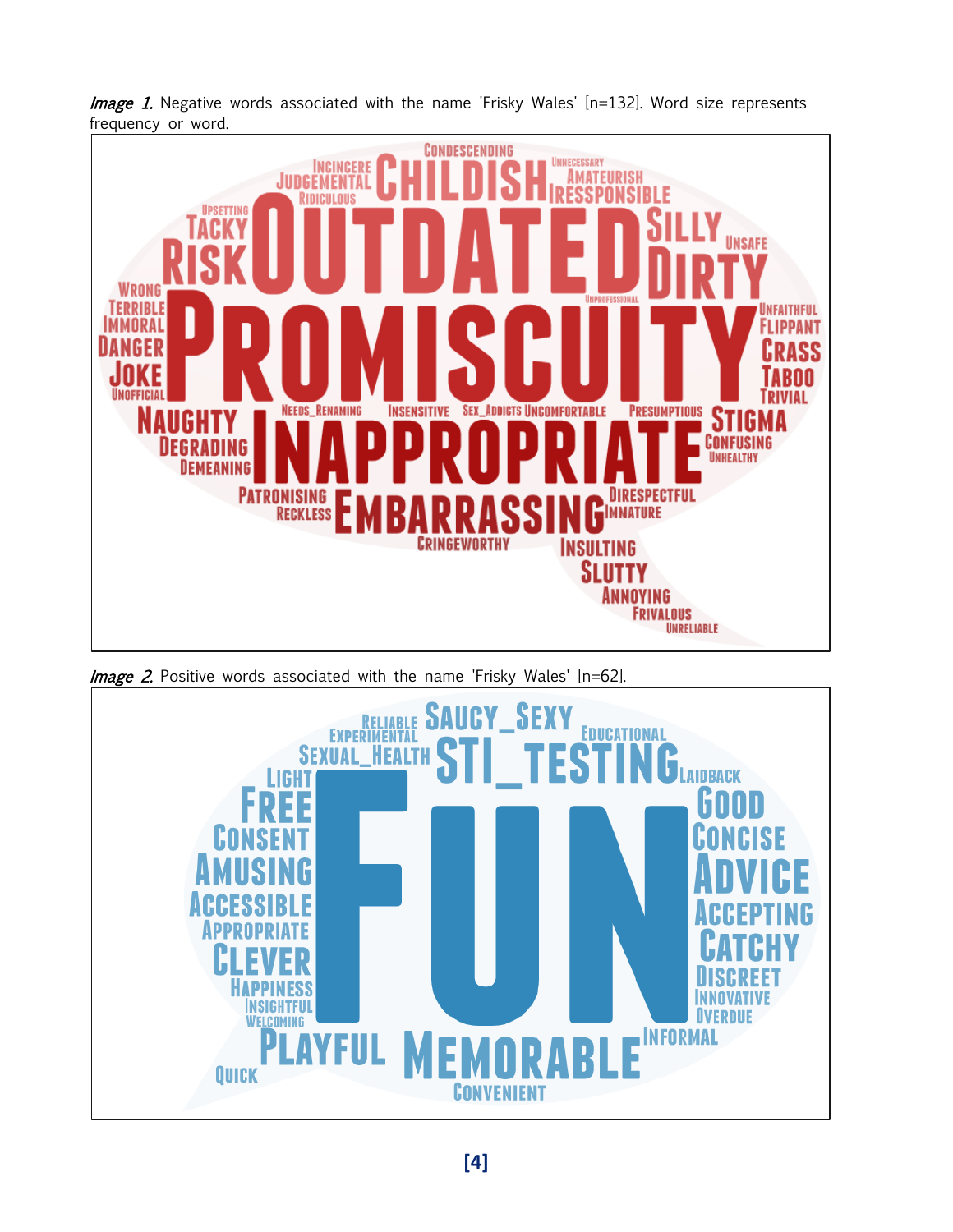

Figure 1. (Left). Findings from the questions relating to the names 'Frisky Wales' and 'WellSH'. Figure 2. (Right). Findings from the question of which name would be best for the website.

**Image 3.** Suggestions offered for renaming the Frisky Wales website [n=42].

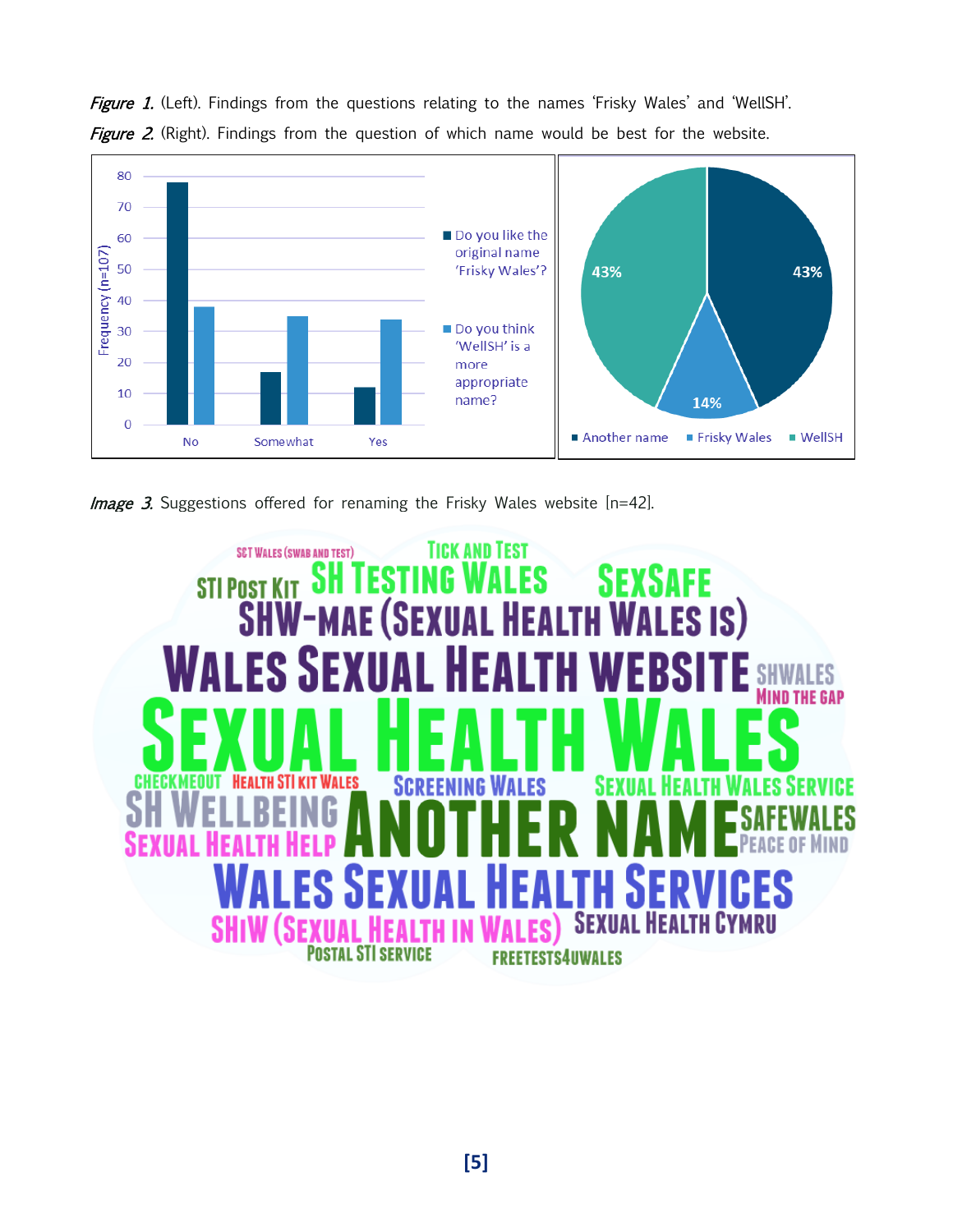Ending this section was an open question asking for any additional suggestions to improve the sexual health website. From the answers, it was clear that some chose to use this section to provide more detailed comments relating to the naming of the Frisky Wales site as well as providing additional suggestions. Answers to this section will be presented separately between comments on the name Frisky Wales and suggestions. There were 16 comments relating to the naming of the Frisky Wales website. These consisted of comments expressing positive and negative views towards the name Frisky Wales. The positive related to Frisky Wales being sex positive and a good descriptor of the website, insisting the name should be kept. On the other hand, the negative comments highlighted that Frisky Wales is an inappropriate name due to the service now also being used for individuals who may have been victim to sexual assault. As on quote presents:

"Please remember that, increasingly, more vulnerable people are having to use postal testing. E.g., sexual assault victims, sexual exploitation, people with disabling symptoms, people with sexual dysfunction etc. These people may not feel very frisky and may not associate sex in a positive way. This needs to be considered with the branding/website."

Some did have positive views about the suggestion 'WellSH' but more commented how this name was not memorable and that it does not make sense when spoken:

"The WellSH name is clever and looks good, but how would you say it? Here's the number for 'Welsh.' Doesn't really sound right."

Most of the comments indicated that another name should be developed due to issues with both suggested names:

"Frisky Wales feels like a dirty name, like we're all just having massive amounts of casual sex, but WellSH sounds like someone is being told to well, Shhhh! To me, it feels slightly oxymoronic for sexual health testing service. You want people to get tested and talk about sexual health. As much as I like the anonymity of the postal service, I'm still in the clinic every 3 months discussing my sexual health and encouraging others to get tested and know their status. WellSH feels a tad 'brush it under the carpet' or don't talk about it at all."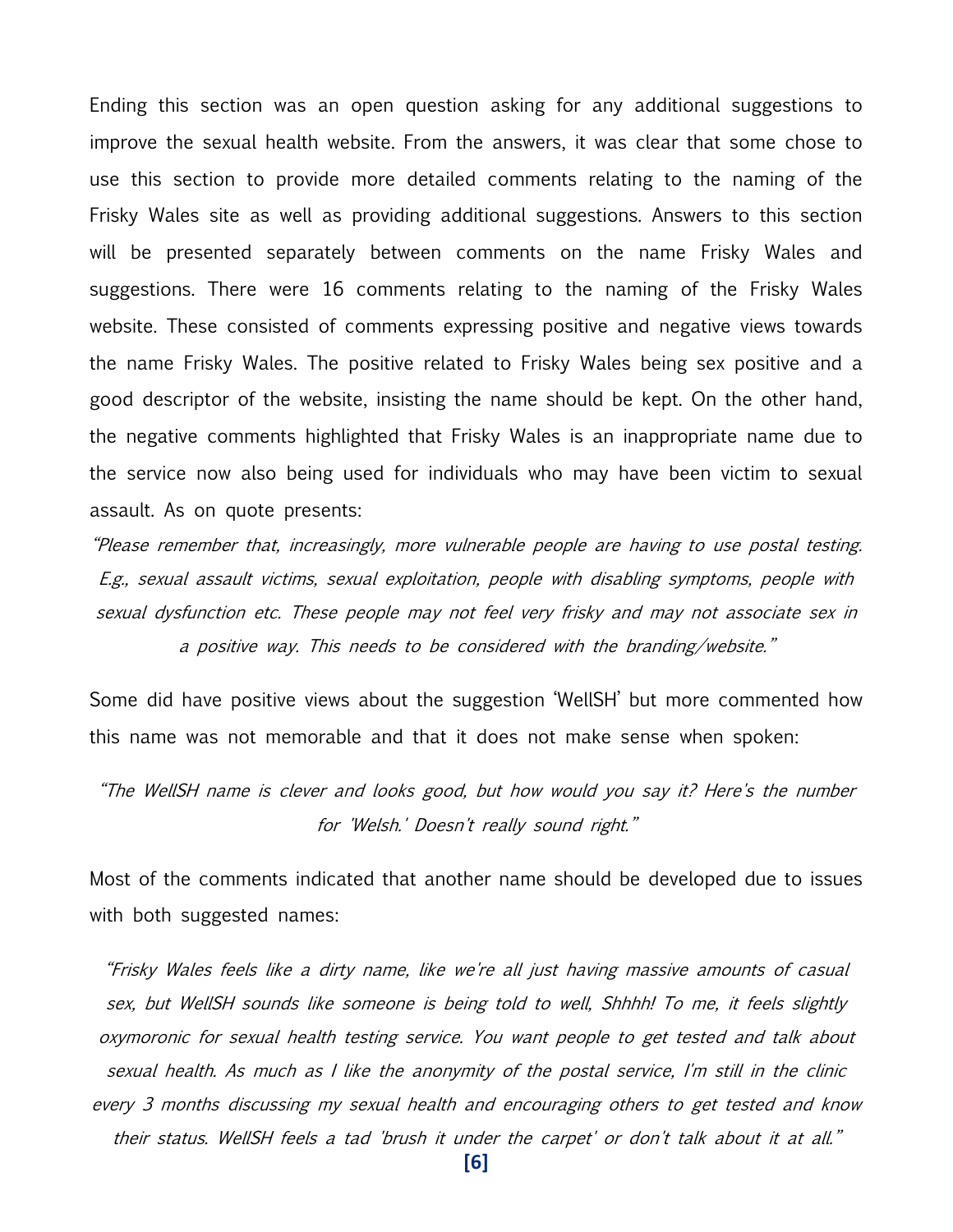It was explained that the name "doesn't need to be catchy, it needs to be neutral and self-explanatory," and that the name needs to be simple enough for healthcare practitioners to be able to clearly direct someone to the site without causing confusion such as "Sexual Health Wales".

For the 14 comments relating to additional suggestions for the Frisky Wales website, themes included:

- More links to services (these included to New Pathways, SHOT, THT, SARC, RISE and to research opportunities)
- Better advertising to improve awareness
- More information (a better focus on sexual health, inclusive for Transgender individuals, and substance misuse)
- Updating service (making it look attractive and more interactive, bring it inhouse and allow e-consult to request progesterone only pills, condoms, emergency contraception).

#### <span id="page-10-0"></span>Expanding services for the future

The final section of the e-survey explored public opinions regarding future expansion of the services provided. Of the four future services provided (see Table 1) all were mostly viewed extremely useful or useful with few believing they were not useful. For rapid testing for HIV and Syphilis in postal testing kits, 96% of respondents believed this service to be extremely useful/useful. Receiving the most support for any of the services suggested. A Click & Collect service and community pick-up/drop-off points for self-testing both received equal support with 90% viewing these services to be extremely useful/useful. For pregnancy testing via postal service, 86% believed this service to be extremely useful/useful, this option received the highest no opinion (11%) likely being the opinion of males.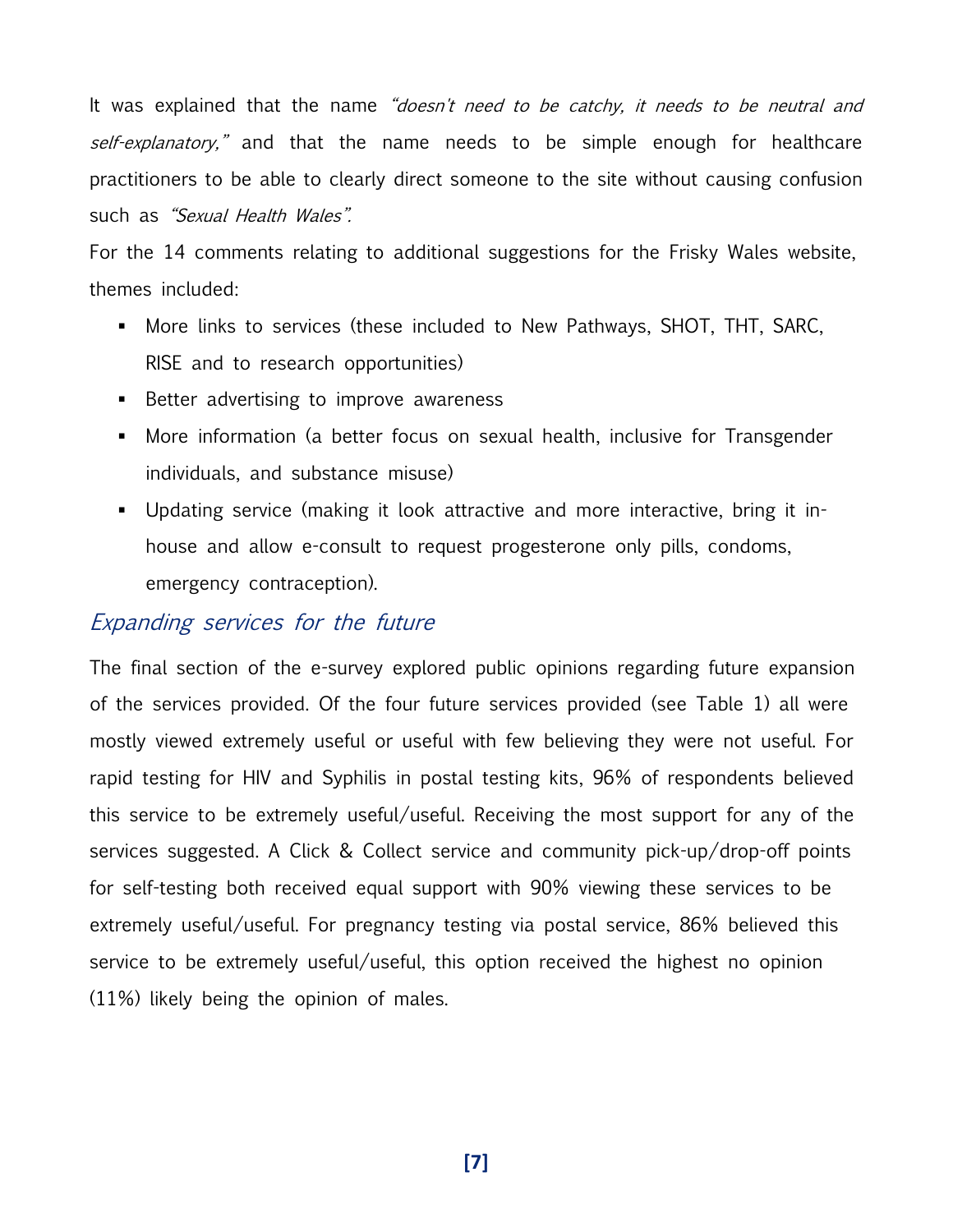|                                                              | <b>Extremely</b><br>useful | Useful                | <b>Not</b><br>useful | <b>No</b><br>opinion |
|--------------------------------------------------------------|----------------------------|-----------------------|----------------------|----------------------|
|                                                              |                            | Frequency/% $[n=102]$ |                      |                      |
| Rapid testing for HIV and Syphilis in postal<br>testing kits | 70/68.6                    | 28/27.5               | 4/3.9                |                      |
| Click and collect service for self-testing kits              | 56/54.9                    | 36/35.3               | 6/5.9                | 4/3.9                |
| Community pick-up and drop-off point for self-<br>testing    | 49/48.1                    | 44/43.1               | 6/5.9                | 3/2.9                |
| Pregnancy testing via postal testing kits                    | 49/48.1                    | 37/36.3               | 5/4.9                | 11/10.8              |

Table 1. Results regarding the future expansion of sexual health services in Wales

The final question queried respondents for their suggestions of how postal testing could be improved. The 35 comments were split into seven themes:

Additional services: Within this theme, respondents highlighted the suggestions indicated in the previous question (rapid testing, click & collect, community pick-up/drop-off and pregnancy testing), explaining how these services would be appreciated and beneficial to improving sexual health in Wales. Comments also included the need for better services for transgender individuals and the creation of a phone line for assistance.

Improve advertising: Increased promotion of the service is suggested as well as further encouraging of people to get tested via Post & Test.

No improvements needed: Respondents viewed the service to be very efficient and could provide no suggestions for improvement.

Orders and delivery: Some highlighted that a log-in should be possible for those who want it when they are ordering kits regularly. Additionally, kits specially for SARCs so that clients can do these at home. Some respondents did mention that there needed to be a better system in place for tracking kits due to non-deliveries and there should be more consistent timing for ordering to delivery.

Results: For this theme suggestions included a need for improved communication of the results, including feedback to those with inconclusive blood test results.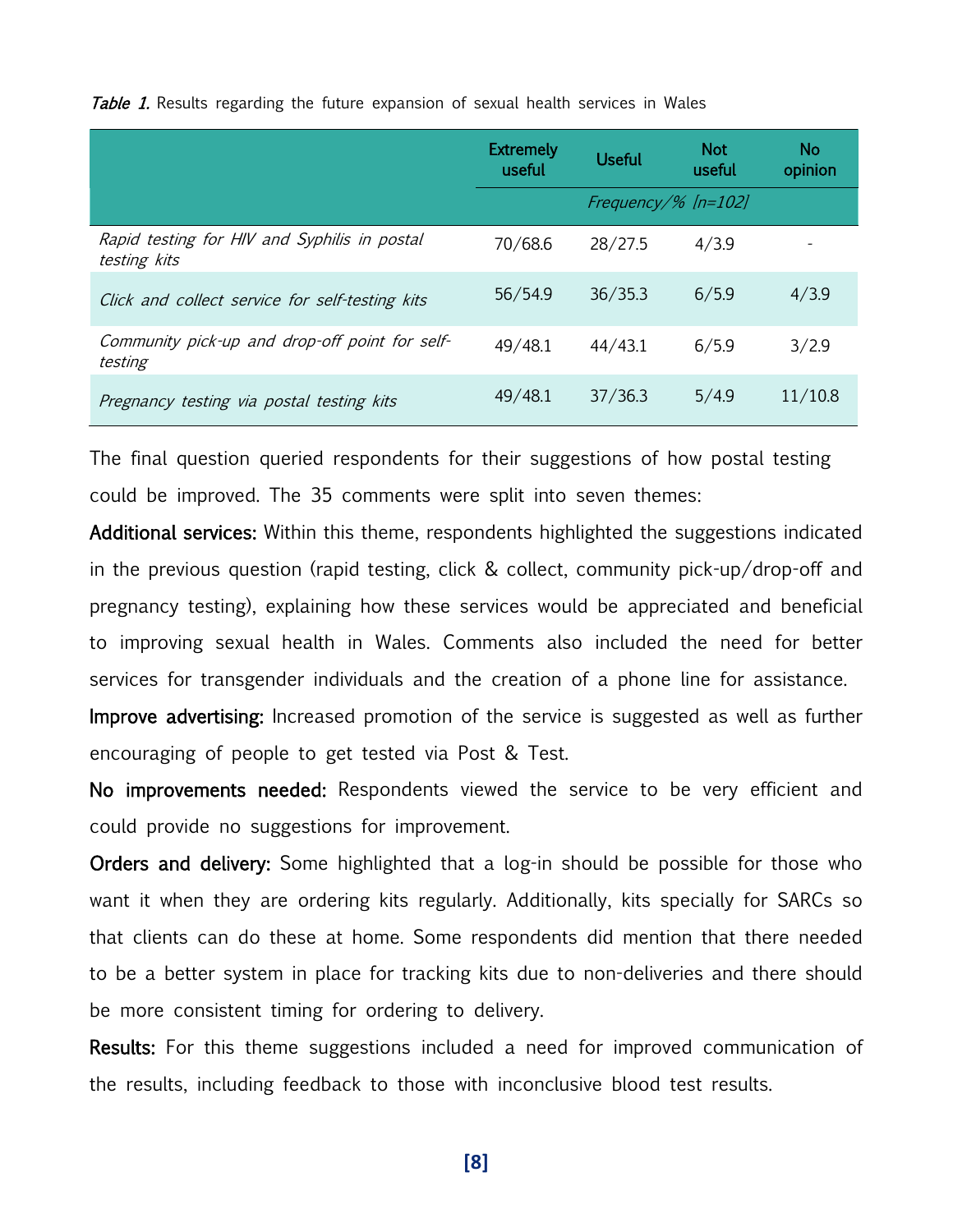**Testing:** Suggestions included the need for spare swabs within testing kits, especially for anal swabs and that for the blood tests and option to attend clinic to have blood taken should be available due to the difficulties some have collecting a blood sample. Other: This theme had comments that the service should remain free, that the name needs to be changed from Frisky Wales and one suggestion that feedback to local areas around testing would be useful.

## <span id="page-12-0"></span>**Conclusions**

The public perception was very clear with the majority believing that Frisky Wales was not an appropriate name for the sexual health website. The name was suitable when Frisky Wales was first developed, and the site acted as an information source and would direct people to relevant services. However, as the service has developed to include Test & Post as well as services for sexual assault the once sex positive name is now construed by some as insensitive. With respondents reporting how being directed/directing people to Frisky Wales after a sexual assault is extremely inappropriate. The name Frisky Wales is largely associated with promiscuity and being outdated. While WellSH is considered more appropriate as a name, many explained that it is not memorable and does not clearly state what it is. When deciding a name many reported that it needs to be simple and understandable with many providing the same/similar name of "Sexual Health Wales". Many viewed it important for the services to expand and rapid testing for HIV/STIs had a high level of support along with the alternatives to postal testing and pregnancy testing via postal testing kits.

If the name of the website is changed there may be some confusion so an extensive advertising campaign would be required to ensure everyone is aware. However, as some do like the name Frisky Wales and have become accustomed to its use, the name could be embedded within the new site and be used to find it. With a change of name this would also be the best time to add new services and promote them along with the rebranding.

**[9]**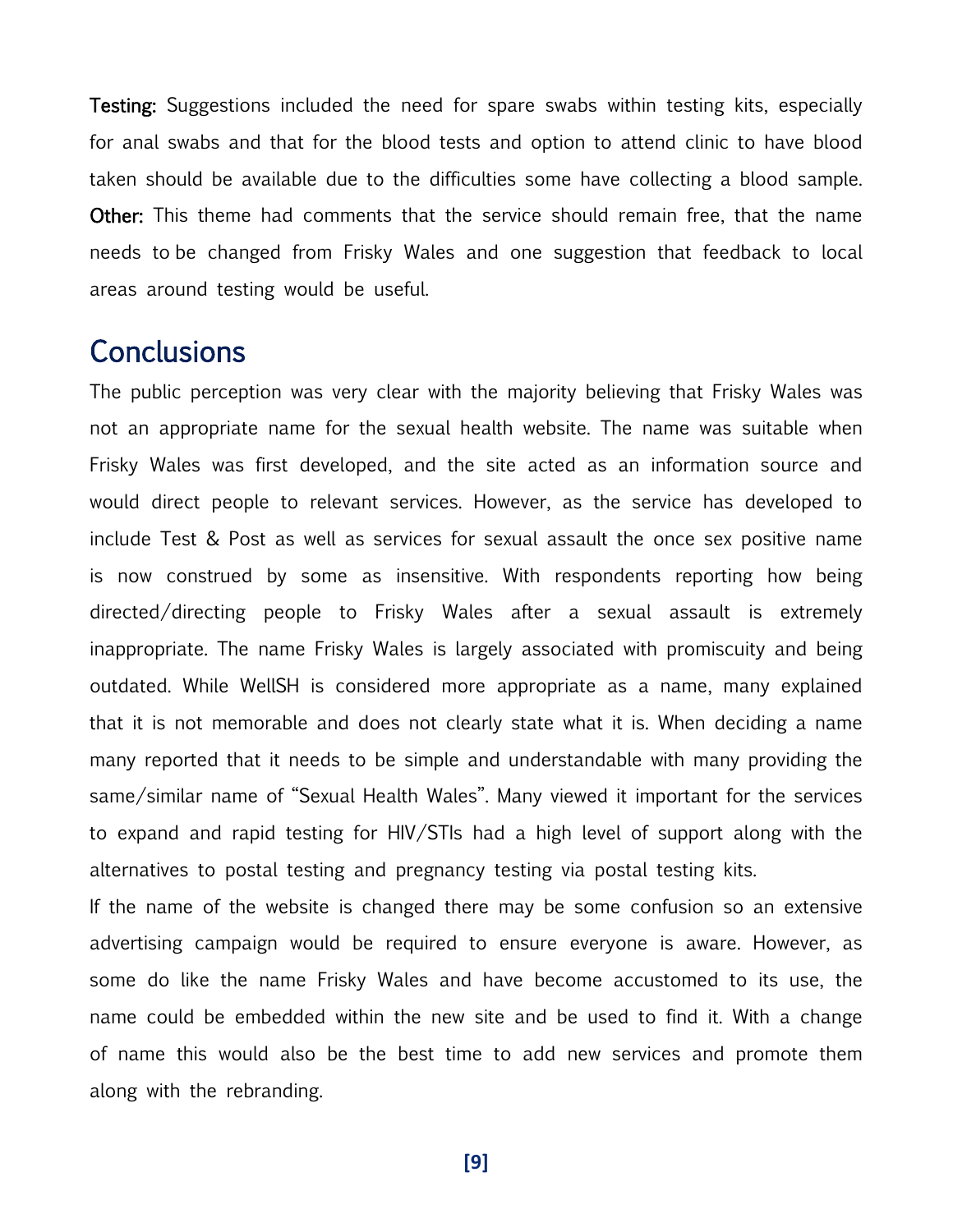## <span id="page-13-0"></span>Appendices

#### <span id="page-13-1"></span>Appendix 1: Survey questions

First can we collect some demographic data to identify if certain groups/areas have needs requiring addressing:

- 1. What age group are you? [Selected Choice]
- 2. What region of Wales do you live? [Selected Choice]

In response to public feedback, we are considering renaming the Frisky Wales website. One suggestion for the new name of the website is 'WellSH' (Wellbeing & Sexual Health Wales). First can we have your views on the name of the website.

- 3. Please list 3 words you associate with the name 'Frisky Wales' [Open ended]
- 4. Do you like the original name 'Frisky Wales' for the website? [Selected Choice]
- 5. Do you think 'WellSH' is an appropriate name for the website? [Selected Choice]
- 6. What do you think the name for Wales' Sexual Health website should be? [Selected Choice-Another name (please state) – Text]
- 7. Any additional suggestions for the sexual health website? [Open ended]

With the success of the introduction of the Postal Testing Service for HIV and STIs in Wales we would like your opinion on potential future enhancements to the service.

- 8. Please indicate the usefulness of the various additional services suggested below: [Likert scale]
	- Rapid testing for HIV & Syphilis in postal testing kits(result in 10-15 minutes at home)
	- Click and collect service for HIV & STI testing kits (i.e. from a pharmacy)
	- Community pick-up and drop-off point for self-testing samples
	- Pregnancy testing via postal testing kits

9. Do you have any suggestions for how postal testing could be improved in Wales? [Open ended] End of survey

| . .<br>ັ<br>Question | л.              | Frequency [n=107] | Percentage [%] |
|----------------------|-----------------|-------------------|----------------|
| Age of Participants  |                 |                   |                |
|                      | 18-25           | 9                 | 8.4            |
|                      | $26 - 35$       | 29                | 27.1           |
|                      | $36 - 45$       | 23                | 21.5           |
|                      | $46 - 55$       | 32                | 29.9           |
|                      | over 56         | 14                | 13.1           |
| Region               |                 |                   |                |
|                      | Bridgend        | 6                 | 5.6            |
|                      | Caerphilly      | $\overline{2}$    | 1.9            |
|                      | Cardiff         | 29                | 27.1           |
|                      | Carmarthenshire | 18                | 16.8           |
|                      | Ceredigion      | 7                 | 6.5            |
|                      | Conwy           | $\overline{4}$    | 3.7            |
|                      | Denbighshire    | $\mathbf 1$       | .9             |
|                      | Flintshire      | $\overline{2}$    | 1.9            |
|                      | 1101            |                   |                |

#### <span id="page-13-2"></span>Appendix 2: Findings from closed questions

**[10]**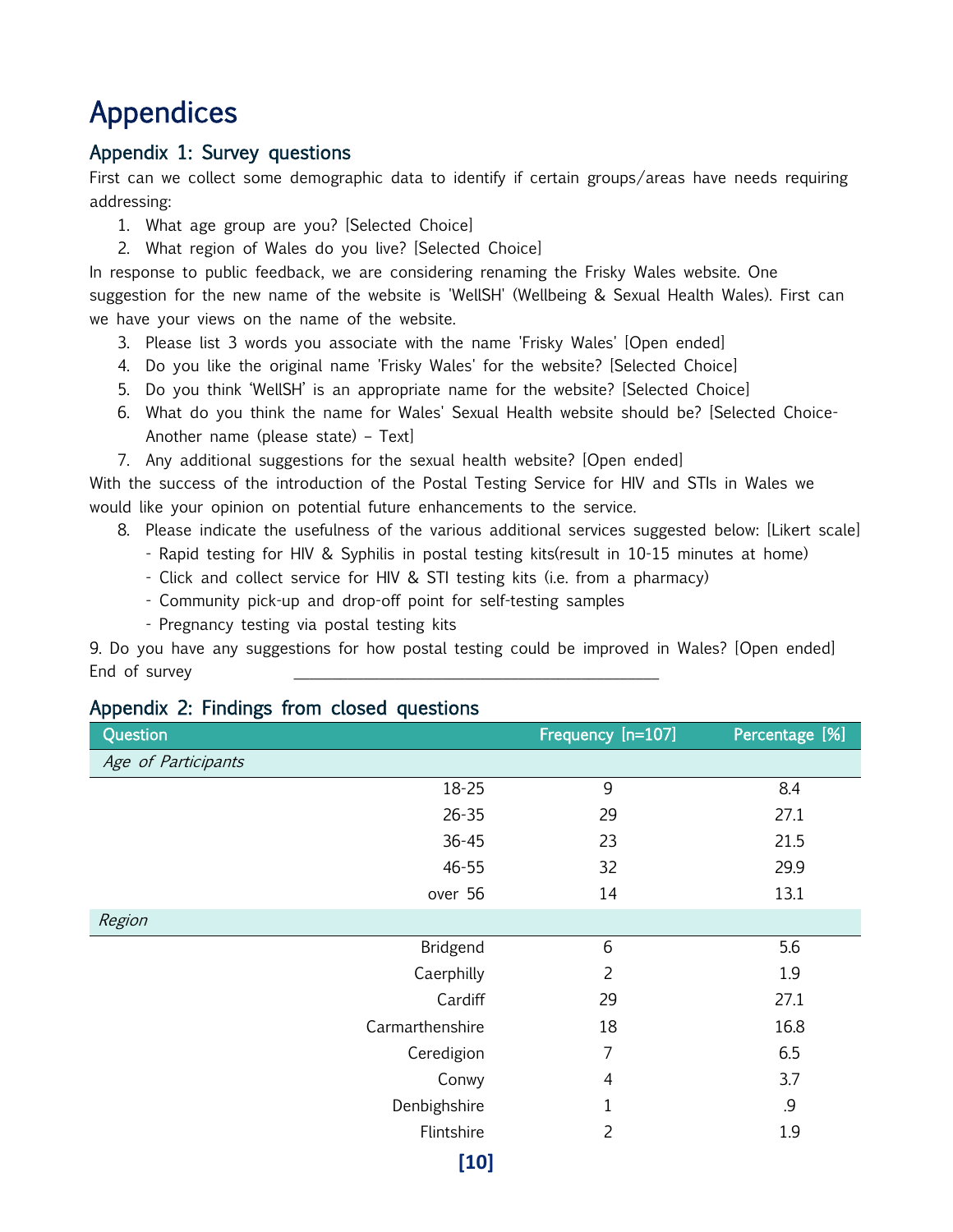| Gwynedd                                           | $\mathfrak{Z}$ | 2.8  |  |
|---------------------------------------------------|----------------|------|--|
| Merthyr Tydfil                                    | $\overline{2}$ | 1.9  |  |
| Neath Port Talbot                                 | $\overline{2}$ | 1.9  |  |
| Newport                                           | $\overline{2}$ | 1.9  |  |
| Pembrokeshire                                     | 6              | 5.6  |  |
| Powys                                             | 11             | 10.3 |  |
| Rhondda Cynon Taf                                 | $\overline{2}$ | 1.9  |  |
| Swansea                                           | 6              | 5.6  |  |
| Vale of Glamorgan                                 | 3              | 2.8  |  |
| Wrexham                                           | 1              | .9   |  |
| Do you like the original name 'Frisky Wales'?     |                |      |  |
| No                                                | 78             | 72.9 |  |
| Somewhat                                          | 17             | 15.9 |  |
| Yes                                               | 12             | 11.2 |  |
| Do you think 'WellSH' is a more appropriate name? |                |      |  |
| No                                                | 38             | 35.5 |  |
| Somewhat                                          | 35             | 32.7 |  |
| Yes                                               | 34             | 31.8 |  |
| What name is most appropriate? (n=97)             |                |      |  |
| Another name                                      | 42             | 43.3 |  |
| Frisky Wales                                      | 13             | 13.4 |  |
| WellSH                                            | 42             | 43.3 |  |

## <span id="page-14-0"></span>Appendix 3.1: Comments relating to the name of the Frisky Wales website [n=16]

| <b>Themes</b>                         | Quotes                                                                                                                                                                                                                                                                                                                                                               |
|---------------------------------------|----------------------------------------------------------------------------------------------------------------------------------------------------------------------------------------------------------------------------------------------------------------------------------------------------------------------------------------------------------------------|
| WellSH is                             | WellSH is much better than Frisky Wales.                                                                                                                                                                                                                                                                                                                             |
| better                                |                                                                                                                                                                                                                                                                                                                                                                      |
| Frisky Wales<br>inappropriate<br>name | Offering 'Frisky Wales' to sexual violence victims is very embarrassing and we must<br>apologise every time we provide the details. We have had patients get quite upset<br>by the name.                                                                                                                                                                             |
|                                       | I don't think frisky Wales is an appropriate name.                                                                                                                                                                                                                                                                                                                   |
|                                       | Frisky is not a suitable name given the range of services that fall under this<br>provision. It is off putting, insulting, and demeaning to people who have experienced<br>sexual assault and who need to access this website and services.                                                                                                                          |
|                                       | Please remember that, increasingly, more vulnerable people are having to use postal<br>testing eg sexual assault victims, sexual exploitation, people with disabling symptoms,<br>people with sexual dysfunction etc These people may not feel very frisky and may<br>not associate sex in a positive way. This needs to be considered with the<br>branding/website. |
| Frisky Wales                          | I like that Frisky Wales is a sex-positive descriptor. I think WellSH could work well.                                                                                                                                                                                                                                                                               |
| is a good                             | Frisky Wales you know exactly what it's about,                                                                                                                                                                                                                                                                                                                       |
| name                                  | Keep the name!                                                                                                                                                                                                                                                                                                                                                       |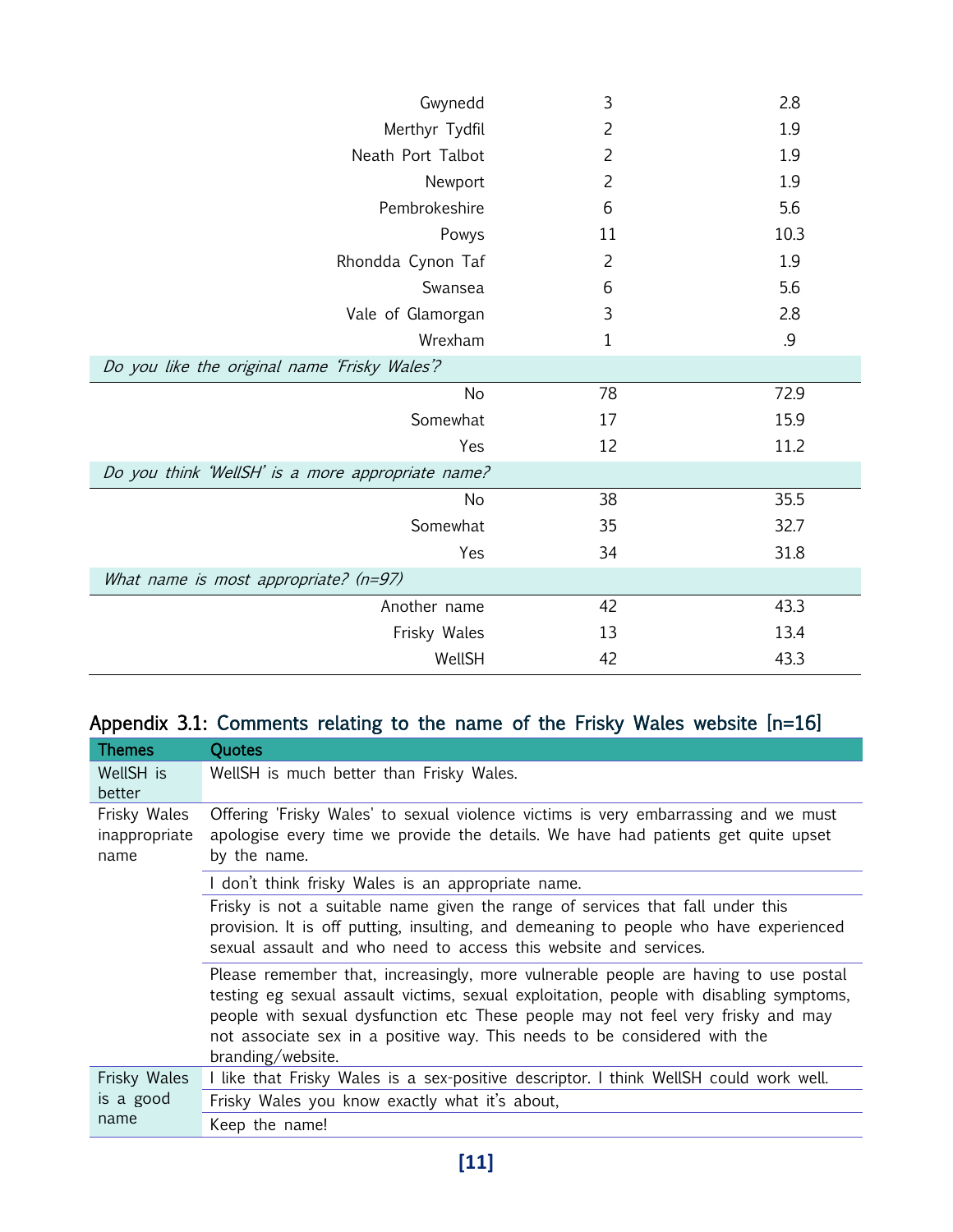| Name<br>should be<br>simple and<br>clear | Keep it simple and matter of fact. Rather than shying away from using the words<br>sexual health. WellSH might take a lot of explaining to patients when signposting<br>them to this service. It also does not make sense in the Welsh Language. However,<br>it is a clever use of English and works well visually                                                                                                                                                                                                                                                                    |
|------------------------------------------|---------------------------------------------------------------------------------------------------------------------------------------------------------------------------------------------------------------------------------------------------------------------------------------------------------------------------------------------------------------------------------------------------------------------------------------------------------------------------------------------------------------------------------------------------------------------------------------|
|                                          | It doesn't need to be catchy; it needs to be neutral and self-explanatory.                                                                                                                                                                                                                                                                                                                                                                                                                                                                                                            |
|                                          | It does not need to be complicated but needs to be clear what service you are<br>offering. WellSH also is confusing as it is unclear to the public what service this is.                                                                                                                                                                                                                                                                                                                                                                                                              |
|                                          | It needs to be something that's easy for the appointment line staff to give out to<br>patients without offending them or having to spell it, Frisky Wales is totally<br>unsuitable, WellSH will need to be spelt out and wouldn't make much sense to<br>patients whereas something like SH Wellbeing is what it says                                                                                                                                                                                                                                                                  |
| Another<br>name would<br>be better       | Just call it Sexual Health Wales, why do you need to give it a branding type name?<br>Frisky Wales is such an awful term, who came up with that?!?                                                                                                                                                                                                                                                                                                                                                                                                                                    |
|                                          | I think the name 'Frisky Wales' is a bit too forward and very sexualised. The name<br>'WellSH' doesn't really give you any idea of what the website is about.                                                                                                                                                                                                                                                                                                                                                                                                                         |
|                                          | I expect mostly young people use the service and for people my age, I do think of<br>the word 'frisky' with young people having energy! But I don't think young people<br>use the word frisky (?) so to them it probably sounds like it's for older people! It<br>also sounds like we're all a bit horny in Wales! The WellSH name is clever and<br>looks good, but how would you say it? He's the number for 'Welsh.' Doesn't really<br>sound right.                                                                                                                                 |
|                                          | Frisky Wales feels like a dirty name, like we're all just having massive amounts of<br>casual sex, but WellSH sounds like someone is being told to well, Shhhh! To me, it<br>feels slightly oxymoronic for sexual health testing service. You want people to get<br>tested and talk about sexual health. As much as I like the anonymity of the postal<br>service, I'm still in the clinic every 3 months discussing my sexual health and<br>encouraging others to get tested and know their status. WellSH feels a tad 'brush it<br>under the carpet' or don't talk about it at all. |
|                                          | Even though I like the name Frisky Wales, I appreciate it may give off that people<br>who require testing or contraception are being judged as 'frisky' etc. Perhaps WellSH<br>is more neutral but isn't as memorable                                                                                                                                                                                                                                                                                                                                                                 |
|                                          | I feel WellSH is perhaps too vague!                                                                                                                                                                                                                                                                                                                                                                                                                                                                                                                                                   |
| Other                                    | I mean I'm not full of suggestions on naming the service, just wanted to give my<br>feedback.                                                                                                                                                                                                                                                                                                                                                                                                                                                                                         |

## <span id="page-15-0"></span>Appendix 3.2: Additional suggestions relating to the Frisky Wales website [n=14]

| <b>Themes</b> | Quotes                                                                                  |
|---------------|-----------------------------------------------------------------------------------------|
| Additional    | How about links to research opportunities, surveys, other support organisations e.g.,   |
| links to      | SHOT, THT, SARC, RISE                                                                   |
| services      | Another link attached for clients we support at New Pathways and within Cardiff         |
|               | SARC in which it is specifically for those who have experienced sexual violence,        |
|               | where it can be reassuring and aimed for those victims                                  |
|               | Make sure easy to read and give local advice links                                      |
|               | Possibility for request for remote testing via ISVA service so that can link access for |
|               | those who have experienced sexual assault, who won't want to access DOSH in             |
|               | traditional way, but where testing services can know there is a professional linked     |
|               | with s client to provide support around follow $up/$ safeguarding.                      |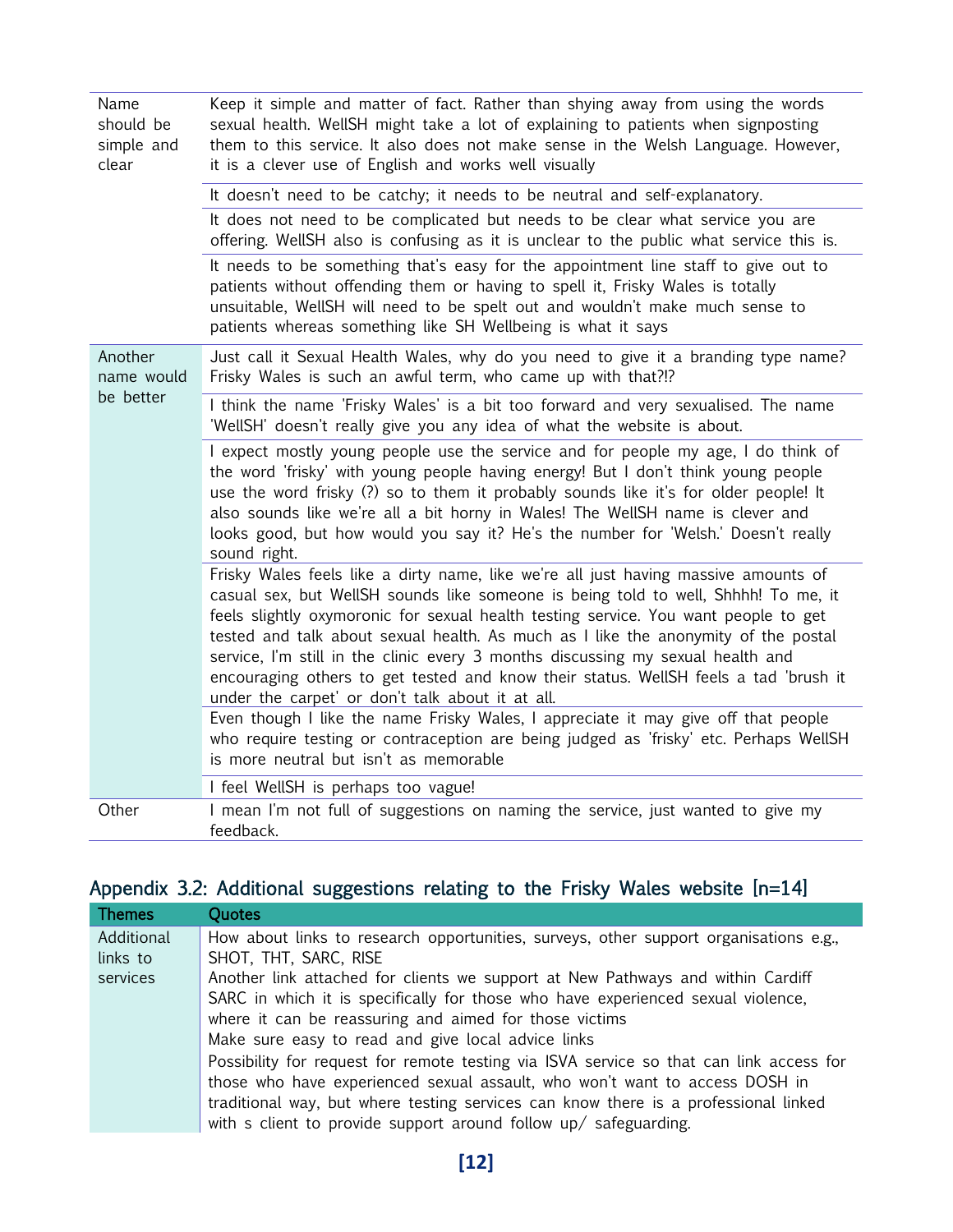| Better<br>advertising  | What's more important is how the service is advertised beyond local SH services,<br>such as through social media, GPs etc.<br>Better advertised so that it is more widely known about. |
|------------------------|----------------------------------------------------------------------------------------------------------------------------------------------------------------------------------------|
| Additional<br>areas to | There needs to be a better focus on sexual health and substance misuse such the<br>use of Chemsex                                                                                      |
| focus                  | It needs to be safe and welcoming to lesbians and not accessible to Men calling<br>themselves Lesbian who have a penis!                                                                |
|                        | Include a section about Transgender sexual health, we need to know this stuff too                                                                                                      |
| Updates                | Update quite a bit of it; spend some resources on making it look attractive; and<br>bring it in-house, not an orphan off to one side<br>More interactive                               |
|                        | E-consult type electronic form to request progesterone only pills, condoms,<br>emergency contraception                                                                                 |
| Other                  | I love how it has testing for all STIs in one place.                                                                                                                                   |
|                        | Offer to send testing kits to somewhere other than home i.e., chemist/pharmacy like<br>a prescription                                                                                  |

## <span id="page-16-0"></span>Appendix 4: Suggestions for how postal testing could be improved

| <b>Themes</b> | Quotes                                                                                                    |
|---------------|-----------------------------------------------------------------------------------------------------------|
| Additional    | Alternative collection and drop offs                                                                      |
| services      | Click and collect pregnancy tests for women who do feel nice to have a test                               |
|               | delivered at home (conflicts with parents, etc.)                                                          |
|               | The more services available via post the better as we no longer have drop-in clinics,                     |
|               | so it makes things more accessible and the embarrassment factor is taken out of it                        |
|               | with postal/pick-up and drop-off points, also saves times waiting in queues, saves                        |
|               | people travelling so more environmentally friendly and lessons the risk of spreading<br>Covid/Flu etc.    |
|               | Better services for trans people                                                                          |
|               | Pick up points may be problematic due to covid 19.                                                        |
|               | Pay attention to those people who don't have a secure postal home address;                                |
|               | ensure people who never go near STI clinics know about it; dispel GP fears about                          |
|               | recommending HIV testing.                                                                                 |
|               | Providing information on how sexual diseases can be cured for anyone who may be                           |
|               | nervous about testing positive and safe sex tips for younger users to teach the<br>importance of safe sex |
|               | As mentioned before, rapid at home testing would be a massive improvement on an                           |
|               | already important Welsh service.                                                                          |
|               | Rapid testing would be a huge improvement on an already great service! I've                               |
|               | appreciated the anonymity of frisky Wales service, while not prudish about sexual                         |
|               | health, I like that this is a home testing service, which can be completed at any                         |
|               | time. Especially when I live over 20 miles from the nearest clinic.                                       |
|               | A phone line to talk you through it                                                                       |
| Improve       | Better advertising of the service                                                                         |
| advertising   | Home testing needs to be encouraged as this will allow people to test who don't                           |
|               | want to speak to someone due to confidentially                                                            |
|               | Make sure everyone knows it is a free service.                                                            |
|               | More widely known about.                                                                                  |
|               | I'm not sure how it could be improved. I find it very efficient                                           |